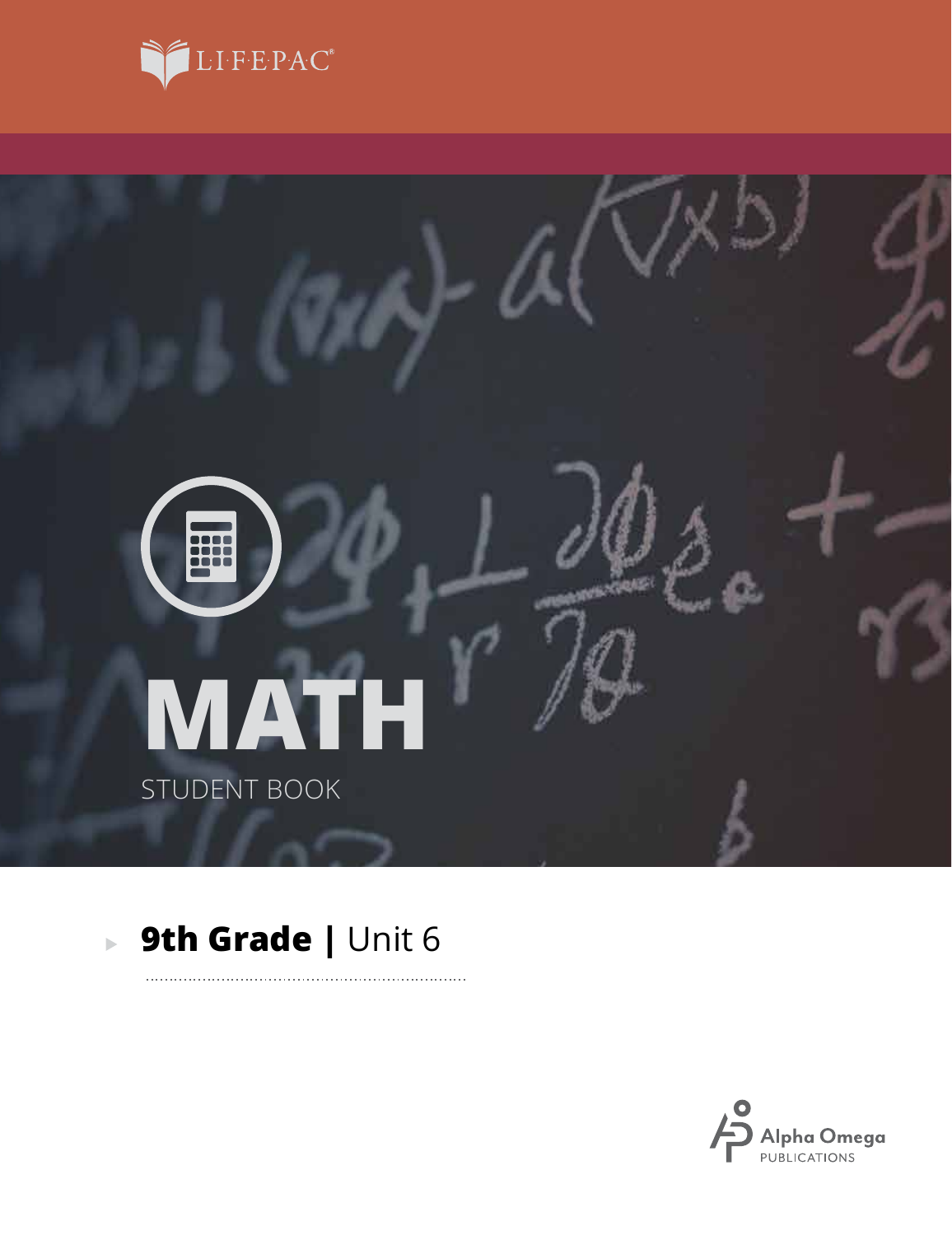# **Math 906**

Algebraic Fractions

INTRODUCTION |3

### **1. OPERATIONS 5**

REDUCING FRACTIONS |**6** ADDING AND SUBTRACTING FRACTIONS |**14** MULTIPLYING AND DIVIDING FRACTIONS |**22** SIMPLIFYING COMPLEX FRACTIONS |**29** SELF TEST 1 |**34**

## **2. OPEN SENTENCES 37**

SOLVING EQUATIONS |**37** SOLVING INEQUALITIES |**47** REWRITING FORMULAS |**53** SELF TEST 2 |**58**

### **3. WORD PROBLEMS 61**

WORK AND SINGLE-NUMBER |**62** MOTION AND CONSECUTIVE-NUMBER |**67** AGE AND QUOTIENT-REMAINDER |**71** RATIO AND MIXTURE |**77** SELF TEST 3 |**86** GLOSSARY |**92**



**LIFEPAC Test is located in the center of the booklet**. Please remove before starting the unit.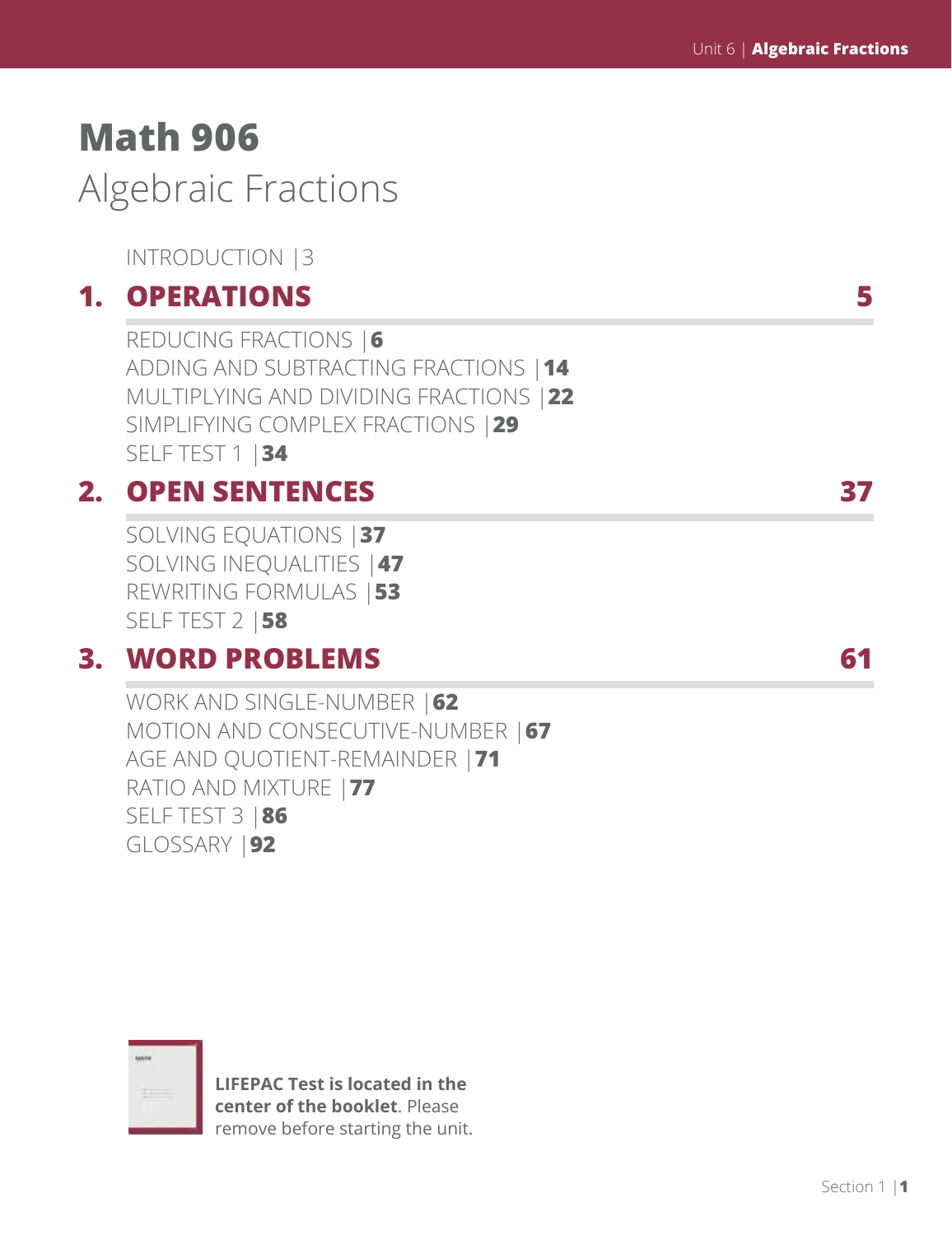**Author:**  Arthur C. Landrey, M.A.Ed.

**Editor-In-Chief:** Richard W. Wheeler, M.A.Ed. **Editor:** Robin Hintze Kreutzberg, M.B.A. **Consulting Editor:** Robert L. Zenor, M.A., M.S. **Revision Editor:** Alan Christopherson, M.S.

#### **Westover Studios Design Team:**

Phillip Pettet, Creative Lead Teresa Davis, DTP Lead Nick Castro Andi Graham Jerry Wingo



### **804 N. 2nd Ave. E. Rock Rapids, IA 51246-1759**

© MCMXCVI by Alpha Omega Publications, Inc. All rights reserved. LIFEPAC is a registered trademark of Alpha Omega Publications, Inc.

All trademarks and/or service marks referenced in this material are the property of their respective owners. Alpha Omega Publications, Inc. makes no claim of ownership to any trademarks and/ or service marks other than their own and their affiliates, and makes no claim of affiliation to any companies whose trademarks may be listed in this material, other than their own.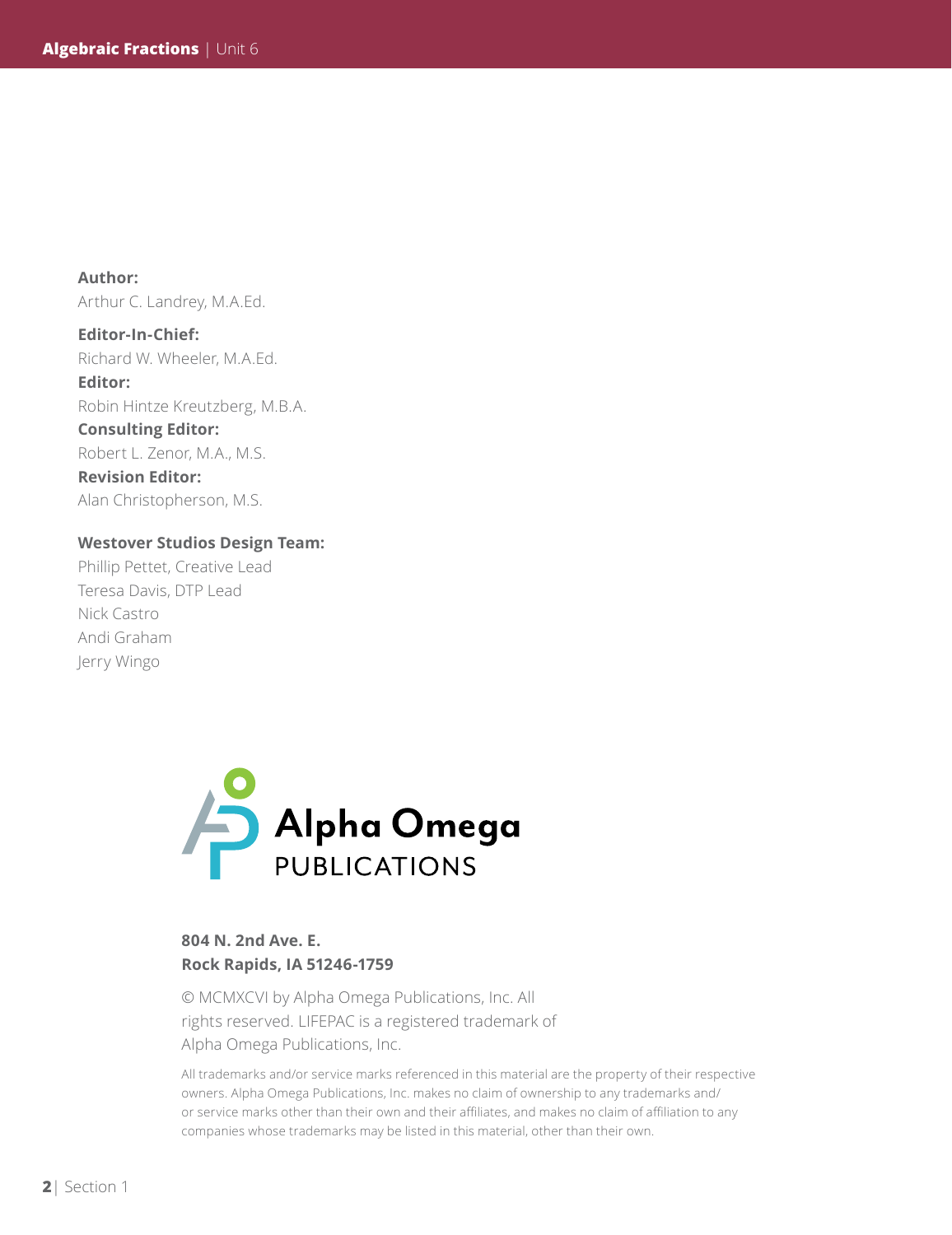# **Algebraic Fractions**

## INTRODUCTION

In this LIFEPAC® you will continue your study in algebra. You will apply what you have learned so far to fractions having polynomial numerators or denominators or both. The factoring techniques that you learned in Mathematics LIFEPAC 905 will be used when performing the basic operations with these fractions. Then you will solve open sentences containing fractions by methods that are quite similar to those you have already used. Finally you will have another opportunity to solve verbal problems, this time in applications that involve fractions.

## **Objectives**

Read these objectives. The objectives tell you what you will be able to do when you have successfully completed this LIFEPAC. When you have finished this LIFEPAC, you should be able to:

- **1.** Determine the excluded value(s) for a fraction.
- **2.** Reduce a fraction to lowest terms.
- **3.** Find sums and differences of fractions.
- **4.** Find products and quotients of fractions.
- **5.** Simplify complex fractions.
- **6.** Solve equations containing fractions.
- **7.** Solve inequalities containing fractions.
- **8.** Change the subject of a formula containing fractions.
- **9.** Solve problems requiring the use of fractions.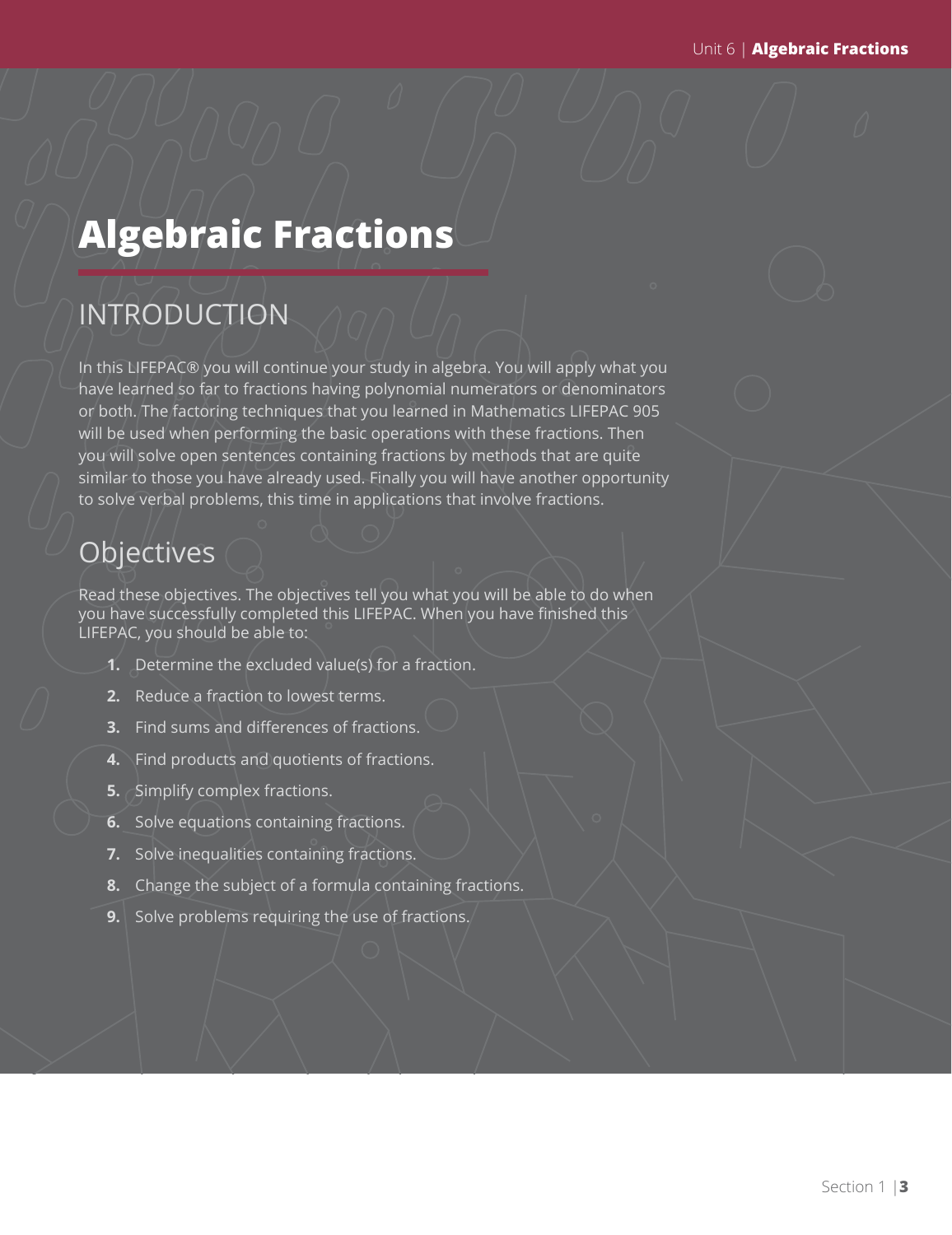# 1. OPERATIONS

As you work through this first section, keep in mind that the basic concepts of reducing, adding, subtracting, multiplying, dividing, and simplifying the fractions of algebra are the same as those used for the fractions of arithmetic.

We will begin by defining algebraic fractions, since we must know what they are in order to be able to work with them.

### **OBJECTIVES**

Review these objectives. When you have completed this section, you should be able to:

- **1.** Determine the excluded value(s) for a fraction.
- **2.** Reduce a fraction to lowest terms.
- **3.** Find sums and differences of fractions.
- **4.** Find products and quotients of fractions.
- **5.** Simplify complex fractions.

### **VOCABULARY**

**Algebraic fraction**—an indicated quotient of two polynomials written in the form  $\frac{A}{B}$ . *A* is the numerator of the algebraic fraction and *B* is the denominator.

**Terms***—*the numerator and denominator of a fraction.

|                | $-y^2 - 3y + 1$ | $a+b+c$ | $k - 3$ |
|----------------|-----------------|---------|---------|
| <b>Models:</b> | $5 - 2v$        | $m - n$ |         |

Algebraic fractions can be reduced, using similar methods as for reducing arithmetic fractions. Addition, subtraction, multiplication, division, and simplification are also possible with algebraic fractions.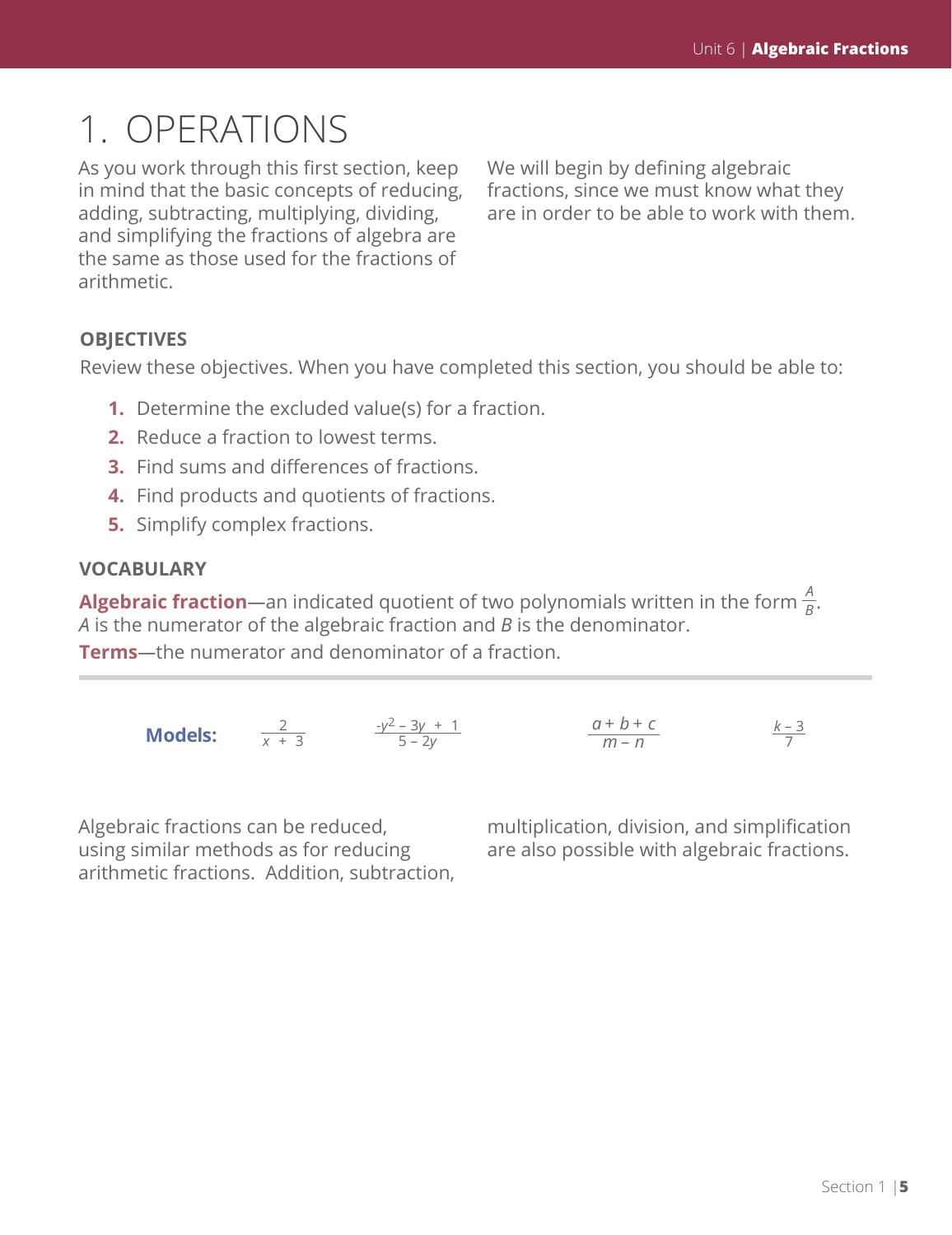### **REDUCING FRACTIONS**

Algebraic fractions can be reduced by finding the lowest terms. First, however, we need to discuss the circumstances under which algebraic fractions may not even exist!

### **EXCLUDED VALUES**

Since a fraction indicates division ( $\frac{A}{B}$  = A ÷ *B*) and since division by zero is undefined, the denominator of a fraction must be nonzero ( $B \neq 0$ ). If a denominator contains any variables, then a value that would result in zero for that denominator must be *excluded* for the fraction to exist.

In the preceding models, the denominators are *x* + 3, 5 – 2*y*, *m* – *n*, and 7, respectively. The excluded values are *x* = -3 for the first model (-3 + 3 = 0) , *y* = 2.5 for the second  $(5 - 2 \cdot 2.5 = 0)$ , and  $m =$ *n* for the third (*m* – *m* or  $n - n = 0$ ); since the denominator of the fourth fraction is the constant 7 and 7  $\neq$  0, that fraction has no excluded values.

In determining the excluded values for the fraction  $\frac{x-3}{x^2-4}$ , you may be able to see immediately that  $2^2 - 4 = 0$ ; thus,  $x = 2$  is an excluded value. However,  $(-2)^2 - 4 = 0$  is also true; thus,  $x = -2$  is an excluded value as well.

In Mathematics LIFEPAC 905 you learned to factor, and now factoring can be used to find both these excluded values. Since the denominator  $x^2 - 4$  is a difference of two squares, it has factors (*x* + 2)(*x* – 2). The first factor, *x* + 2, would become zero if  $x = -2$ ; likewise, the second factor,  $x - 2$ , would become zero if *x* = 2. The excluded values are then  $x = 2$  and  $x = -2$ . In this method we have made use of an important property in mathematics.

### **Property**

If  $A \cdot B = 0$ , then  $A = 0$  or  $B = 0$  (or both); if a product of factors is zero, then at least one of the factors must be zero.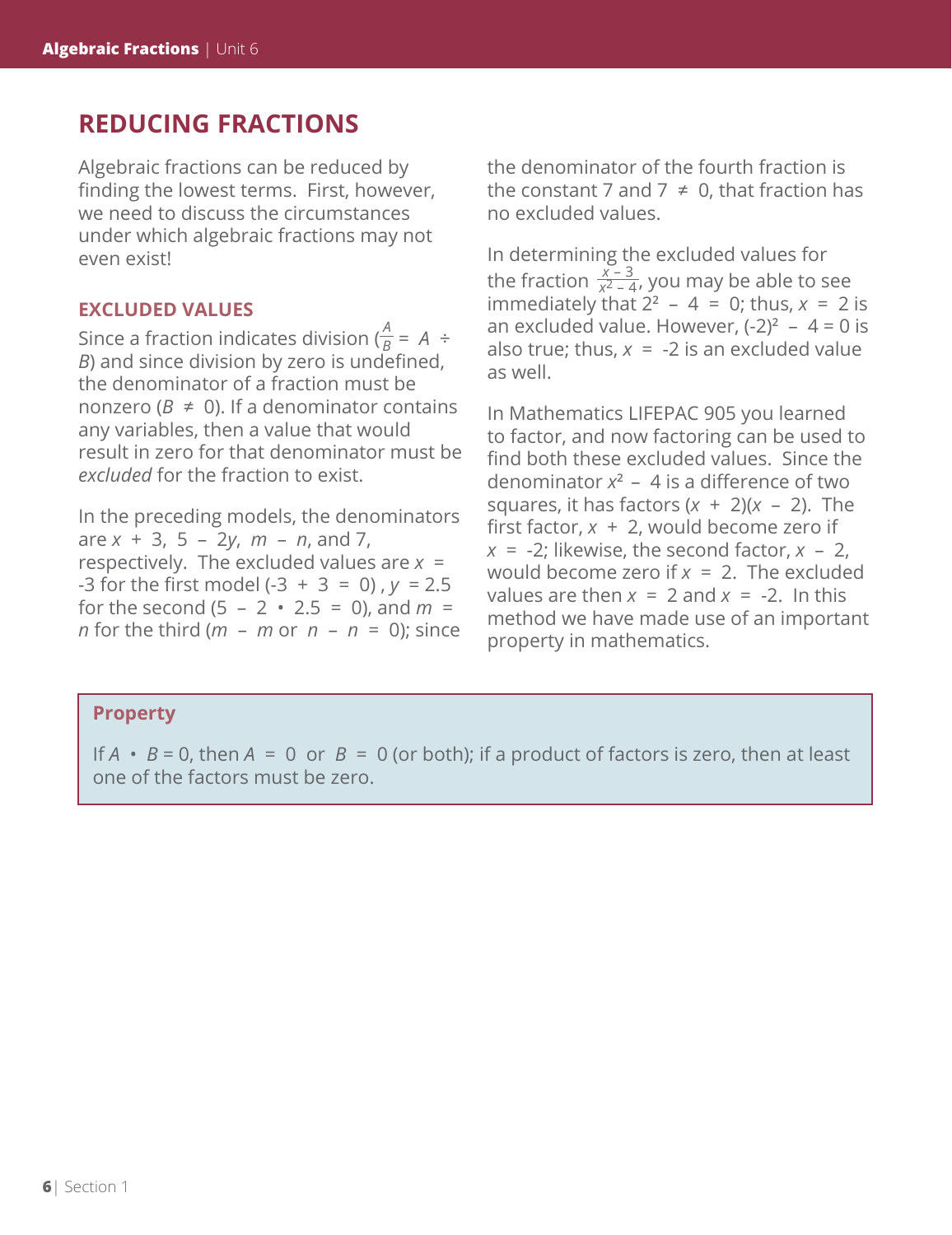|        | <b>Model 1:</b> Find the excluded value(s) for the fraction $\frac{a+5}{a(b+3)(c-2)}$ .                                                                                        |
|--------|--------------------------------------------------------------------------------------------------------------------------------------------------------------------------------|
|        | <b>Solution:</b> The denominator is already<br>factored, so each of the three<br>factors is set equal to zero.                                                                 |
|        | $a = 0$ $b + 3 = 0$<br>$c - 2 = 0$<br>$c = 2$<br>$h = -3$                                                                                                                      |
|        | :. The excluded values are $\alpha = 0$ , $b = -3$ , and $c = 2$ .                                                                                                             |
|        | <b>Model 2:</b> Find the excluded value(s) for the fraction $\frac{7}{d^2 - 5d - 24}$ .                                                                                        |
|        | <b>Solution:</b> The factors of $d^2$ – 5d – 24<br>are $(d - 8)(d + 3)$ .<br>$d - 8 = 0$<br>$d = 8$<br>$d = -3$<br>$\therefore$ The excluded values are $d = 8$ and $d = -3$ . |
| Check: | If $d = 8$ , $d^2$ $- 5d$ $- 24$<br>= (8) <sup>2</sup> $- 5 (8)$ $- 24$<br>$= 64 - 40 - 24 = 0.$                                                                               |
|        | If $d = -3$ , $d^2 - 5d - 24$<br>= $(-3)^2 - 5(-3) - 24$<br>$= 9 + 15 - 24 = 0.$                                                                                               |

 **Write the excluded value(s) for each fraction, or none if that is the case.**

| 1.1   | $\frac{a}{b-2}$             |      | <b>1.6</b> $\frac{a}{3-2a}$               |  |
|-------|-----------------------------|------|-------------------------------------------|--|
| $1.2$ | $\frac{4x + 3}{x}$          |      | <b>1.7</b> $\frac{x+3}{y(z+5)}$           |  |
| $1.3$ | $\frac{y^2 - y + 5}{y + 4}$ |      | <b>1.8</b> $\frac{k^2 + 5k + 1}{k^2 - 9}$ |  |
| $1.4$ | $rac{3}{5n}$                | 1.9  | $rac{7b^3}{b^2-7b+10}$                    |  |
| 1.5   | $\frac{-2x}{17}$            | 1.10 | $\frac{x + 11}{3x^2 + 5x - 2}$            |  |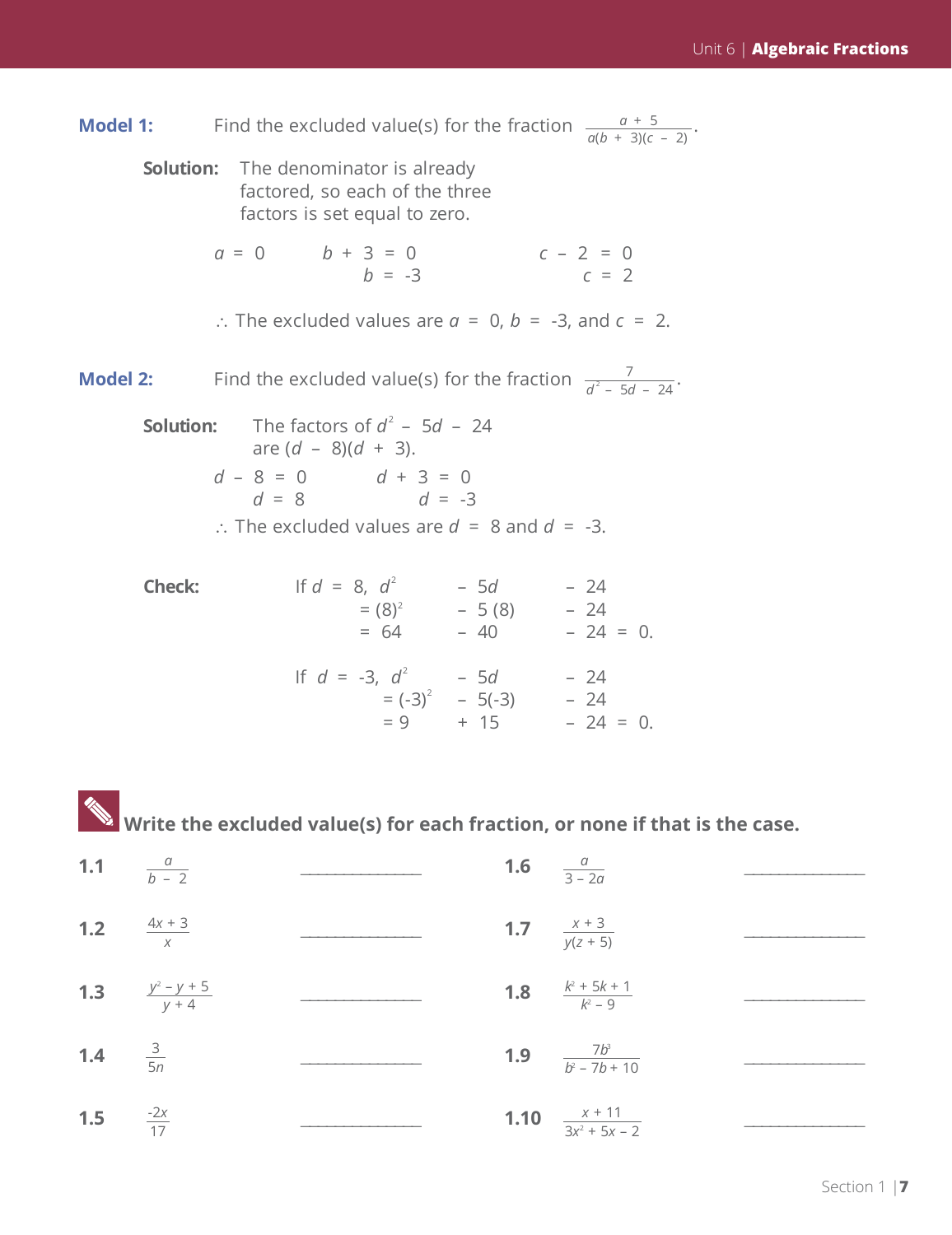As you work through this LIFEPAC, you are to assume that all fractions do exist; that is, any value(s) that would make a denominator zero are understood to be excluded. However, from time to time (as in the preceding activities), you will be asked to identify these excluded values.

#### **LOWEST TERMS**

Now you are ready to begin working with these algebraic fractions. A basic property of fractions will be used in much of this work.

### **Property**

 $=\frac{AC}{BC}$  (or  $\frac{AC}{BC} = \frac{A}{B}$ ) for  $C \neq 0$ *A C BC A C BC*  $\frac{A}{B}$  =  $\frac{AC}{BC}$  (or  $\frac{AC}{BC}$  =  $\frac{A}{B}$ ) for  $C \neq 0$ ; if the numerator and the denominator of a fraction are both multiplied (or divided) by the same nonzero value, then an **equivalent** fraction is obtained.

In arithmetic you learned that the fraction  $\frac{1}{2}$  has the same value as the fraction  $\frac{5}{10}$ , since both the numerator and the denominator of  $\frac{1}{2}$  are multiplied by 5. Similarly, the fraction  $\frac{12}{18}$  is equivalent to

the fraction  $\frac{2}{3}$  since both the numerator and the denominator of  $\frac{12}{18}$  are divided by 6; this latter procedure is known as *reducing*. An algebraic fraction is reduced to lowest terms when the greatest common factor of its numerator and denominator is 1.

| <b>Model 1:</b>  | Reduce $\frac{24m^2n}{21mn^2}$ to lowest terms.                                                                                              |
|------------------|----------------------------------------------------------------------------------------------------------------------------------------------|
| Solution:        | The GCF of $24m^2n$ and $21mp^2$ is 3m.<br>Divide both the numerator and<br>the denominator by 3m.                                           |
|                  | $\frac{24m^2n \div 3m}{21mp^2 \div 3m} = \frac{8mn}{7p^2},$<br>the equivalent reduced fraction since<br>the GCF of 8mn and $7p^2$ is 1.      |
| <b>Model 2:</b>  | Reduce $\frac{4y - 20}{12y}$ to lowest terms.                                                                                                |
| <b>Solution:</b> | $4y - 20$ factors into $4(y - 5)$ ,<br>and 12y is $4 \cdot 3y$ . Divide both<br>the numerator and the denominator<br>by the common factor 4. |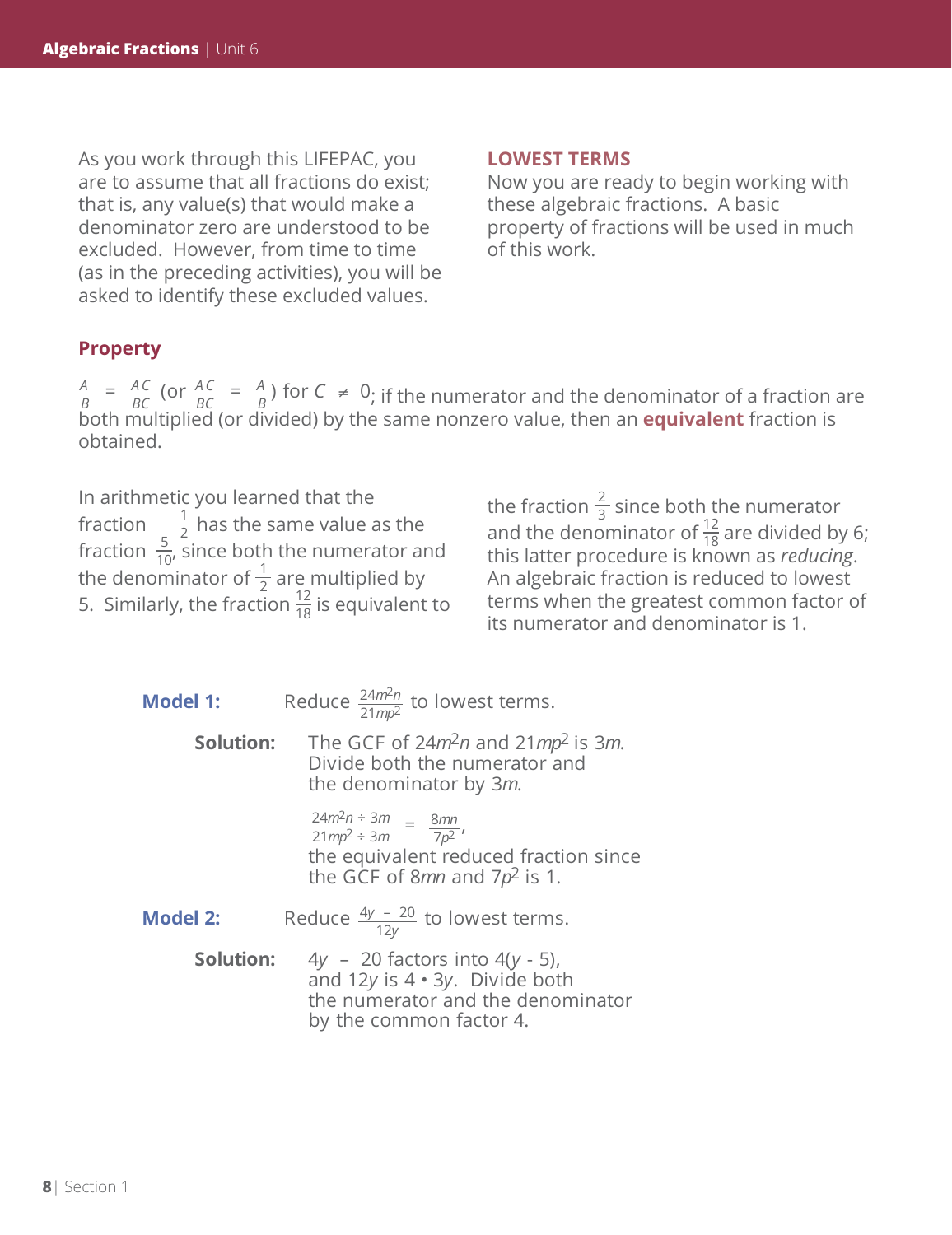$$
\frac{4y - 20}{12y} = \frac{4(y - 5)}{12y}
$$
  
= 
$$
\frac{4(y - 5) \div 4}{12y \div 4}
$$
  
= 
$$
\frac{y - 5}{3y},
$$

the equivalent reduced fraction since the GCF of  $y - 5$  and  $3y$  is 1.

- *NOTE:* The *y*'s cannot be reduced since *y* is a term (not a factor) of the numerator *y* 5. Only common factors can be reduced!
	- **Model 3:** Reduce  $\frac{r^2 3r + 2}{r^2 4}$  to lowest terms. *r*2 – 1
		- **Solution:** Since *r*2 is a term (not a factor) of both the numerator and denominator, to try to reduce this fraction by dividing by *r*2 would be wrong, even though very tempting. You must avoid this type of mistake that so many beginning students make.

Factor the trinomial numerator and the binomial denominator; then divide by the common factor. (This reducing is often shown by drawing lines through these factors.)

$$
\frac{r^2 - 3r + 2}{r^2 - 1} = \frac{(r - 2)(r - 1)}{(r + 1)(r - 1)}
$$

$$
= \frac{(r - 2)(r - 1)}{(r + 1)(r - 1)}
$$

$$
= \frac{r - 2}{r + 1}
$$

**Model 4:** Reduce  $\frac{6m + 6n}{2m + 6m}$  to lowest terms. 9*n* + 9*m*

**Solution:** 
$$
\frac{6m + 6n}{9n + 9m} = \frac{6(m + n)}{9(n + m)}
$$

$$
= \frac{2 \cdot 3(m + n)}{3 \cdot 3(m + m)}
$$

$$
= \frac{2}{3}
$$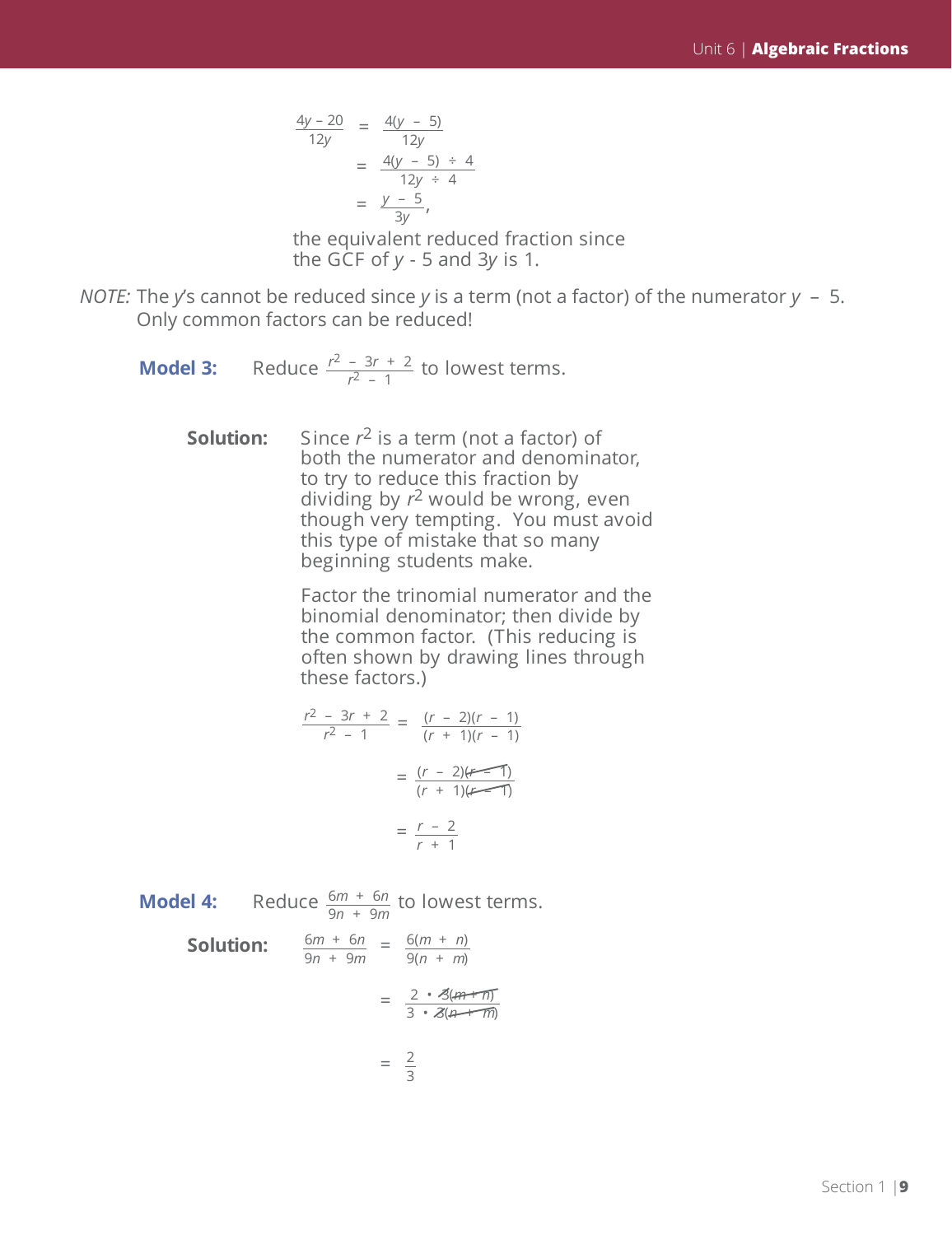In Model 4, the binomials *m* + *n* and *n* + *m* are equal and reduce as part of the GCF 3(*m* + *n*). If, however, the binomials had been *m* – *n* and *n* – *m*, they would not

have reduced in quite the same way

since they are opposites. *A*  $\overline{A}$  = -1; if two expressions are opposites, they divide (or reduce) to negative one.

**Model 5:** Reduce 
$$
\frac{6m - 6n}{9n - 9m}
$$
 to lowest terms.  
\n**Solution:**  $\frac{6m - 6n}{9n - 9m} = \frac{6(m - n)}{9(n - m)}$   
\n $= \frac{2}{\frac{6(m - n)}{3(n - m)}}$ 

$$
= -\frac{2}{3}
$$

 $\mathcal{L}$ 

*Note:* The (-1) is included in the answer as a minus sign before the fraction.

**Model 6:** Reduce  $\frac{16 - \alpha^2}{\alpha^2 + 20}$  to lowest terms. *a*2 + 20 – 9*a*

> **Solution:**  $\frac{16 - a^2}{a^2 + 20 - 9a} = \frac{16 - a^2}{a^2 - 9a + 9a}$ (-1)  $=\frac{(4 + a)(4 - a)}{(a + b)(4 - a)}$ *a*2 – 9*a* + 20  $(a - 5)(a - 4)$ 16 – *a*2 *a*2 + 20 – 9*a*

$$
= -\frac{4+a}{a-5}
$$

**Model 7:** Reduce  $\frac{a + 3b + c}{a^2}$  to lowest terms. *a*2 – 9*b*2

> **Solution:**  $\frac{a + 3b + c}{a^2 - 3b^2} = \frac{a + 3b + c}{(a + 3b)(a - 3b)}$ (*a* + 3*b*)(*a* – 3*b*) *a* + 3*b* + *c a*2 – 9*b*2

> > but nothing can be reduced since  $a + 3b$  is not a factor of the numerator.

$$
\therefore \frac{a + 3b + c}{a^2 - 9b^2}
$$
 is in lowest terms.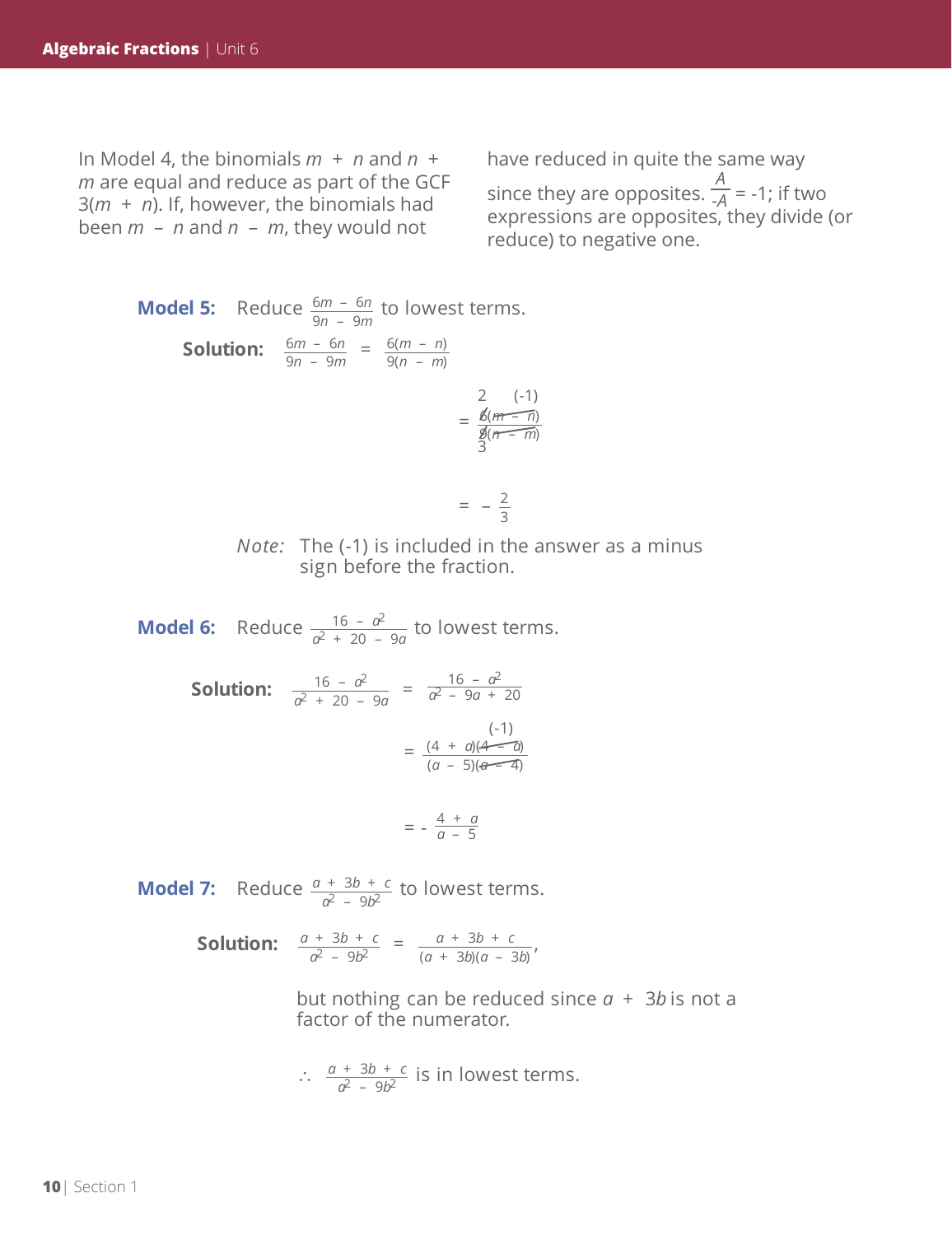|        |                         | Reduce each fraction to lowest terms. |                                     |                                |  |
|--------|-------------------------|---------------------------------------|-------------------------------------|--------------------------------|--|
| 1.11   | $\frac{75a^2b}{25ab^2}$ |                                       | $1.15$                              | $\frac{38x^2yz^2}{-19xy^2z^3}$ |  |
| 1.12   | $\frac{12m^4}{28m^3}$   |                                       | $1.16$                              | $\frac{6x+2}{8}$               |  |
| $1.13$ | $\frac{-5jk}{35j^2k^2}$ |                                       | <b>1.17</b> $\frac{x^3 - x^2}{x^4}$ |                                |  |
| 1.14   | $\frac{84y^3}{36y^4}$   |                                       | 1.18                                | $\frac{27a}{ab + ac}$          |  |

۰ **College** 

 $\overline{\phantom{a}}$  , and the contract of the contract of the contract of the contract of the contract of the contract of the contract of the contract of the contract of the contract of the contract of the contract of the contrac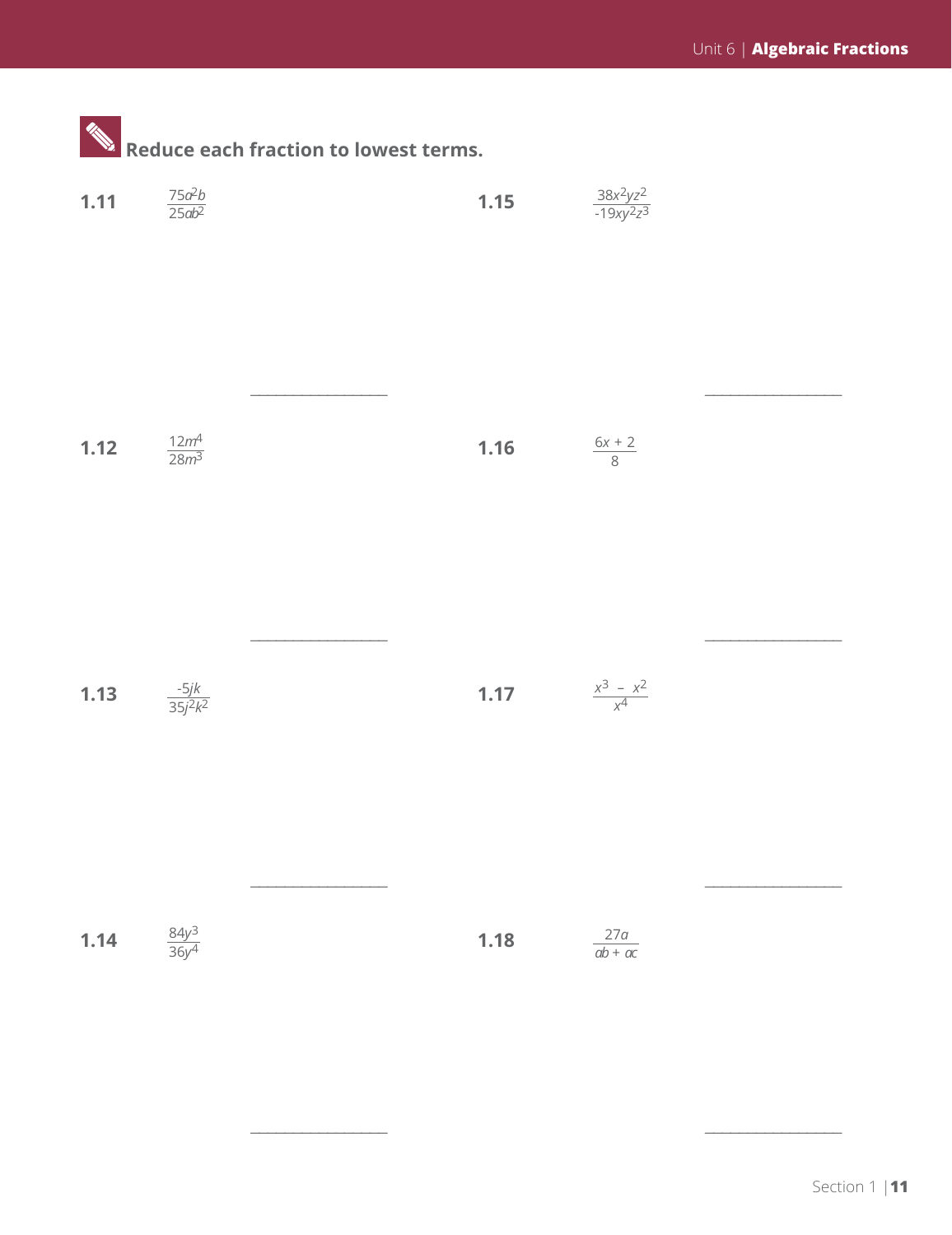| 1.19<br>$y + 5$<br>1.24<br>$2v + 10$ | $a^2 - 25$ |
|--------------------------------------|------------|
|--------------------------------------|------------|

| <b>1.20</b> $\frac{n+2}{n^2-4}$ | <b>1.25</b> $\frac{7-y}{y-7}$ |  |
|---------------------------------|-------------------------------|--|
|                                 |                               |  |

 $\overline{\phantom{a}}$  , and the contract of the contract of the contract of the contract of the contract of the contract of the contract of the contract of the contract of the contract of the contract of the contract of the contrac

 $\overline{\phantom{a}}$  , and the contract of the contract of the contract of the contract of the contract of the contract of the contract of the contract of the contract of the contract of the contract of the contract of the contrac

\_\_\_\_\_\_\_\_\_\_\_\_\_\_\_\_ \_\_\_\_\_\_\_\_\_\_\_\_\_\_\_\_

 $\overline{\phantom{a}}$  , and the contract of the contract of the contract of the contract of the contract of the contract of the contract of the contract of the contract of the contract of the contract of the contract of the contrac

| 1.21 | $\frac{5r - 5s}{2}$<br>$5r + 5s$ | 1.26 | $x^2 - 4x - 12$<br>$\frac{1}{36 - x^2}$ |
|------|----------------------------------|------|-----------------------------------------|
|------|----------------------------------|------|-----------------------------------------|

| 1.22 | $8a+8b$<br>$12c + 12d$ | 1.27 | m <sup>2</sup><br>$m^2 - n^2$ |
|------|------------------------|------|-------------------------------|
|------|------------------------|------|-------------------------------|

| 1.23 | $\frac{x^2 - y^2}{8x - 8y}$ | 1.28 | $\frac{-5k + 15}{k^2 - 9}$ |  |
|------|-----------------------------|------|----------------------------|--|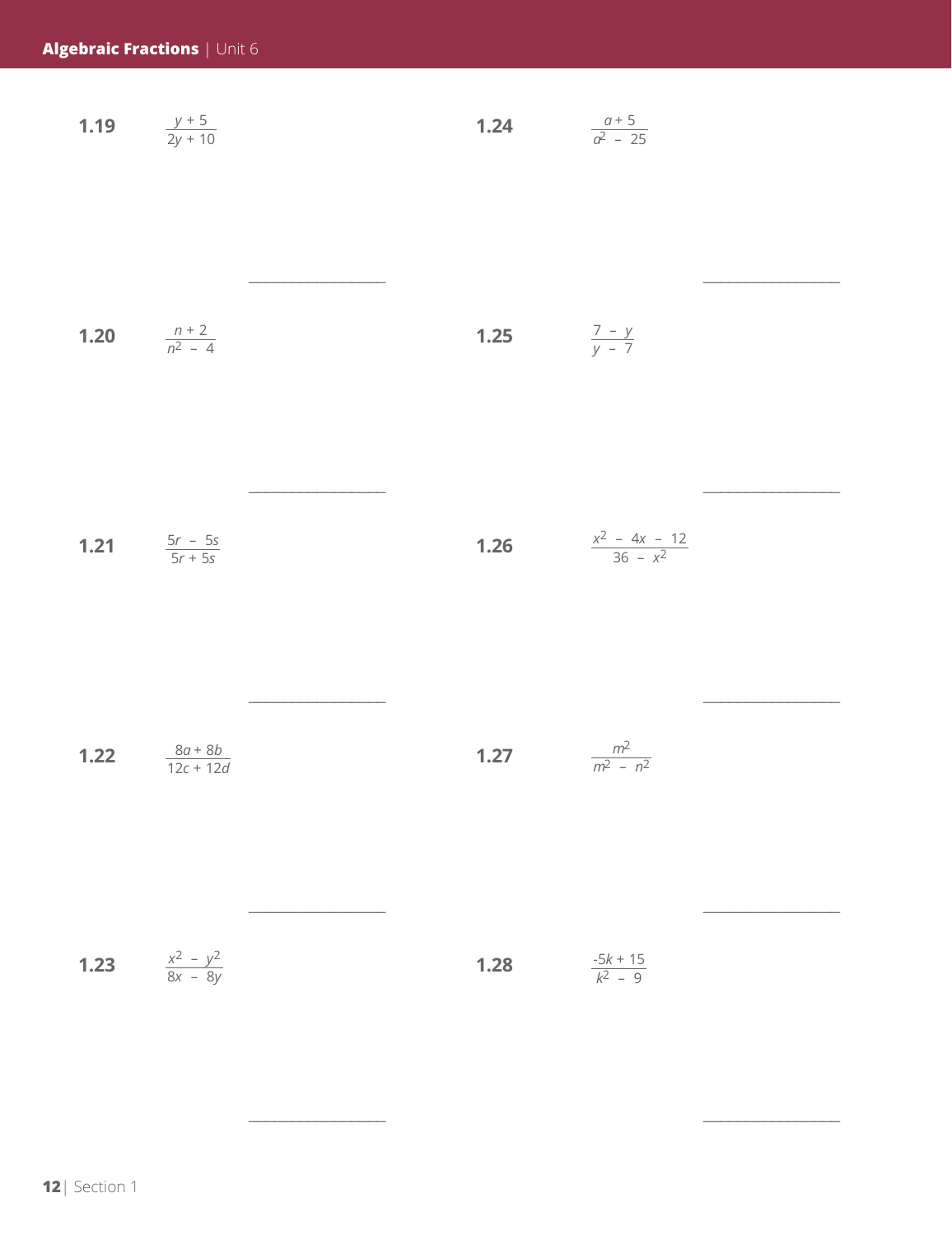## **SELF TEST 1**

**Give the excluded value(s) for each fraction** (each answer, 3 points).

| 1.01 | $x(x - 3)$              |  |
|------|-------------------------|--|
| 1.02 | $\frac{y+5}{y^2+4y-32}$ |  |
| 1.03 | $-7z$<br>$17 + 1$       |  |

**Reduce each fraction to lowest terms** (each answer, 3 points).

| 1.04 | $\frac{6a^2b^3}{8ab^4}$           |  |
|------|-----------------------------------|--|
| 1.05 | $\frac{3-k}{k-3}$                 |  |
| 1.06 | $\frac{n^2 - 7n - 44}{n^2 - 121}$ |  |

**Perform the indicated operations** (each answer, 4 points).

| 1.07 | $\frac{4x}{2x+y} + \frac{2y}{2x+y}$ | 1.010 | $\frac{m}{n} \cdot \frac{n}{p} \div \frac{p}{q}$ |  |  |
|------|-------------------------------------|-------|--------------------------------------------------|--|--|
|------|-------------------------------------|-------|--------------------------------------------------|--|--|

| $d+3$ 2d + 1<br>1.08<br>$\frac{8d}{8} - \frac{10d^2}{10d^2}$ | 1.011 | $\frac{4x^2yz^3}{9}$ . $\frac{45y}{8x^5z^3}$ |  |
|--------------------------------------------------------------|-------|----------------------------------------------|--|
|--------------------------------------------------------------|-------|----------------------------------------------|--|

| <b>1.09</b> $\frac{3}{n^2-9} + \frac{7}{3-n}$ |  |  | <b>1.012</b> $\frac{k+5}{k^2+3k-10} \div \frac{7k+14}{4-k^2}$ |  |
|-----------------------------------------------|--|--|---------------------------------------------------------------|--|
|-----------------------------------------------|--|--|---------------------------------------------------------------|--|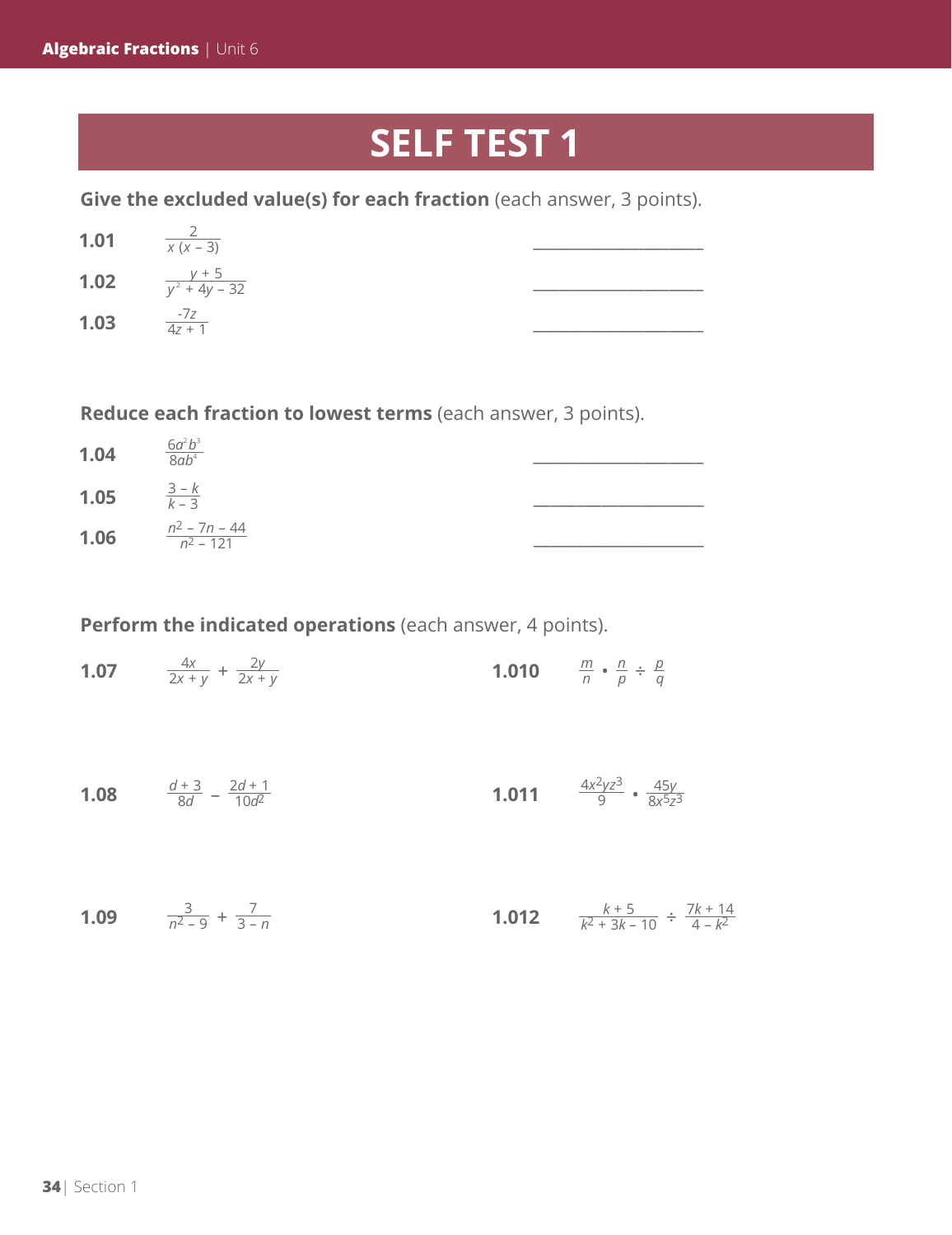**Simplify each complex fraction** (each answer, 3 points).



**1.014**  $\frac{m}{5} - \frac{1}{6}$ 1 3